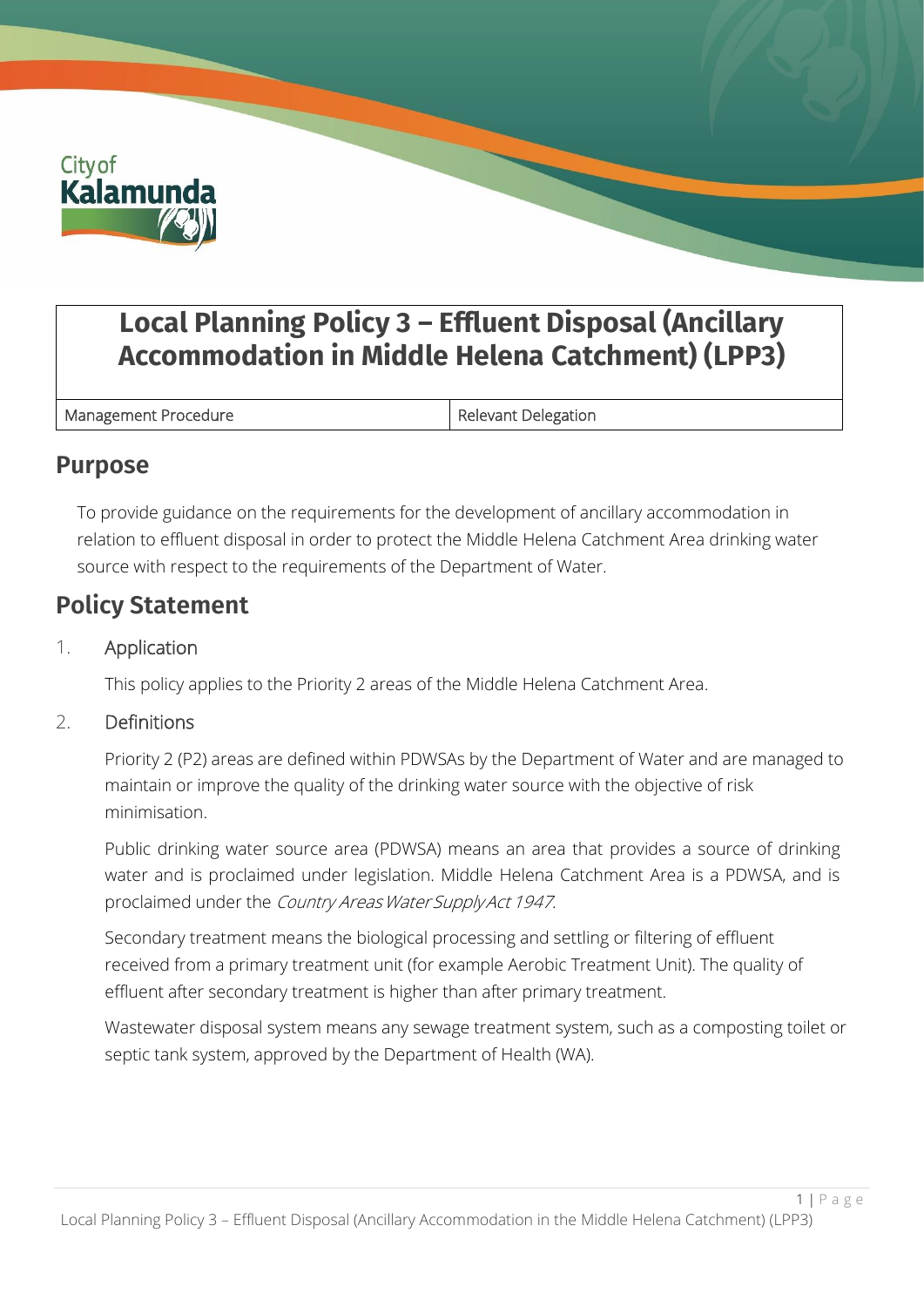

#### 3. Principle

The objective of Priority 2 areas within PDWSA is 'risk minimisation'. All proposals within Priority 2 areas of the Middle Helena catchment area should therefore aim to maintain or improve water quality.

#### 4. General Provisions

Only one wastewater disposal system will generally be permitted on the lot to service all development (maximum load of system is not to exceed 10 people or 6 bedrooms). Preference is for a new secondary treatment system with nutrient retention to be installed to connect both existing and new buildings.

Bores for private household/drinking water use shall not be located within 30m of a wastewater system.

A wastewater disposal system shall not be located within 100m of a waterway or other water body including dams and wetlands. This may be reduced to 30m for a secondary wastewater treatment system with proven nutrient retention performance.

The lowest component of any wastewater disposal system shall be located at least 2 metres above the end of wet season groundwater level.

On-site wastewater disposal shall not occur on land with a slope of greater than one in five (vertical: horizontal).

Secondary wastewater treatment systems, where approved by the Department of Health, may be accepted with ongoing maintenance commitments. Lesser buffer distances than those stated in provisions 4.2, 4.3, 4.4 and 4.5 may be accepted if site factors (such as soil type, permeability, vegetation cover) and/or system design have been investigated and proven to have a low risk of contamination to public drinking water sources.

Effluent from on-site wastewater systems should be dispersed (irrigated by above or below ground systems) over an area able to deal with issues such as nutrient loading, erosion, distances to sensitive water resources etc, consistent with the requirements of AS/NZS 1547 Onsite domestic wastewater management.

A wastewater disposal system is to be located outside any area subject to inundation and/or flooding in a 1 in 10 year average recurrence interval (ARI) event.

The management of stormwater should be in accordance with the *Stormwater management* manual for Western Australia (Department of Water 2004-07).

Ancillary Accommodation will be limited to a plot ratio area of 70m<sup>2</sup> however consideration may be given to Ancillary Accommodation with a plot area of up to 100m<sup>2</sup> subject to no objection being raised by the Department of Water.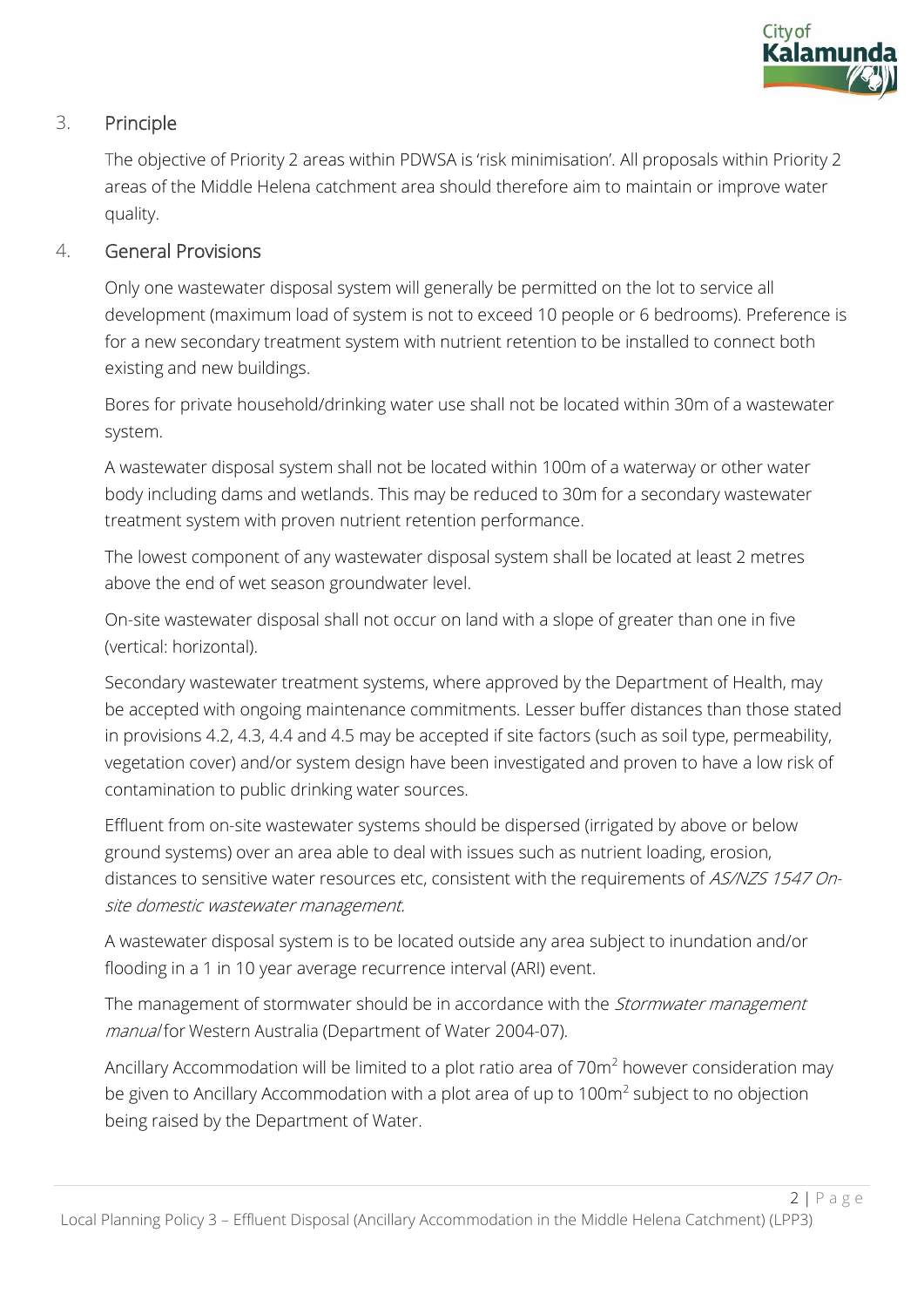

#### 5. Application Requirements

Compliance with the requirements of this policy does not exempt the applicant from meeting the requirements of other policy, legislation and/or regulation, nor guarantee approval of the proposal by the City of Kalamunda.

It is the applicant's responsibility to demonstrate that the site is suitable for long-term on-site wastewater disposal and that the proposal will maintain or improve water quality within the Priority 2 areas of the Middle Helena Catchment Area. This may be demonstrated through a preand post- development contaminant balance which considers all sources of contaminants on the site.

Applications that do not meet the requirements of this policy will be assessed on a case-by-case basis and referred to the Department of Water for advice in their role as manager of the catchment area of proclaimed PDWSAs through by-laws created under the Country Areas Water Supply Act 1947 (WA).

Any application for an Ancillary or caretakers dwelling should be accompanied by the following:

- a) Building plan showing footprint of proposed dwelling i.e. square meters, number of bathrooms, toilets, kitchens, laundry and bedrooms, outbuildings and associated setbacks, and paved surfaces including driveways, carparks, garages, verandahs and alfresco areas.
- b) Maximum number of people (permanent and temporary) residing in existing and proposed development.
- c) A site plan showing the features of the site including remnant vegetation cover, existing and proposed development areas including existing and proposed wastewater system(s) and onsite water features and sources including waterways, wetlands, drains, dams and bores.
- d) Details of site investigation of soil strata and end of wet season groundwater level (if applicable).
- e) Details of any proposed vegetation clearing, environmental buffers, site earthworks and services, including for water supply, wastewater management and stormwater management.
- f) Wastewater management system to be installed including the location, type and performance of the system; any setbacks prescribed under the Code of Practice for Onsite Sewage Management; and the area proposed for disposal, demonstrating that this is sufficient to distribute the effluent and address contamination risks. This should be supported by a nutrient/chemical budget that describes the types, quantities and quality of solid and liquid waste (if applicable) that will be generated or disposed of pre- and postdevelopment.